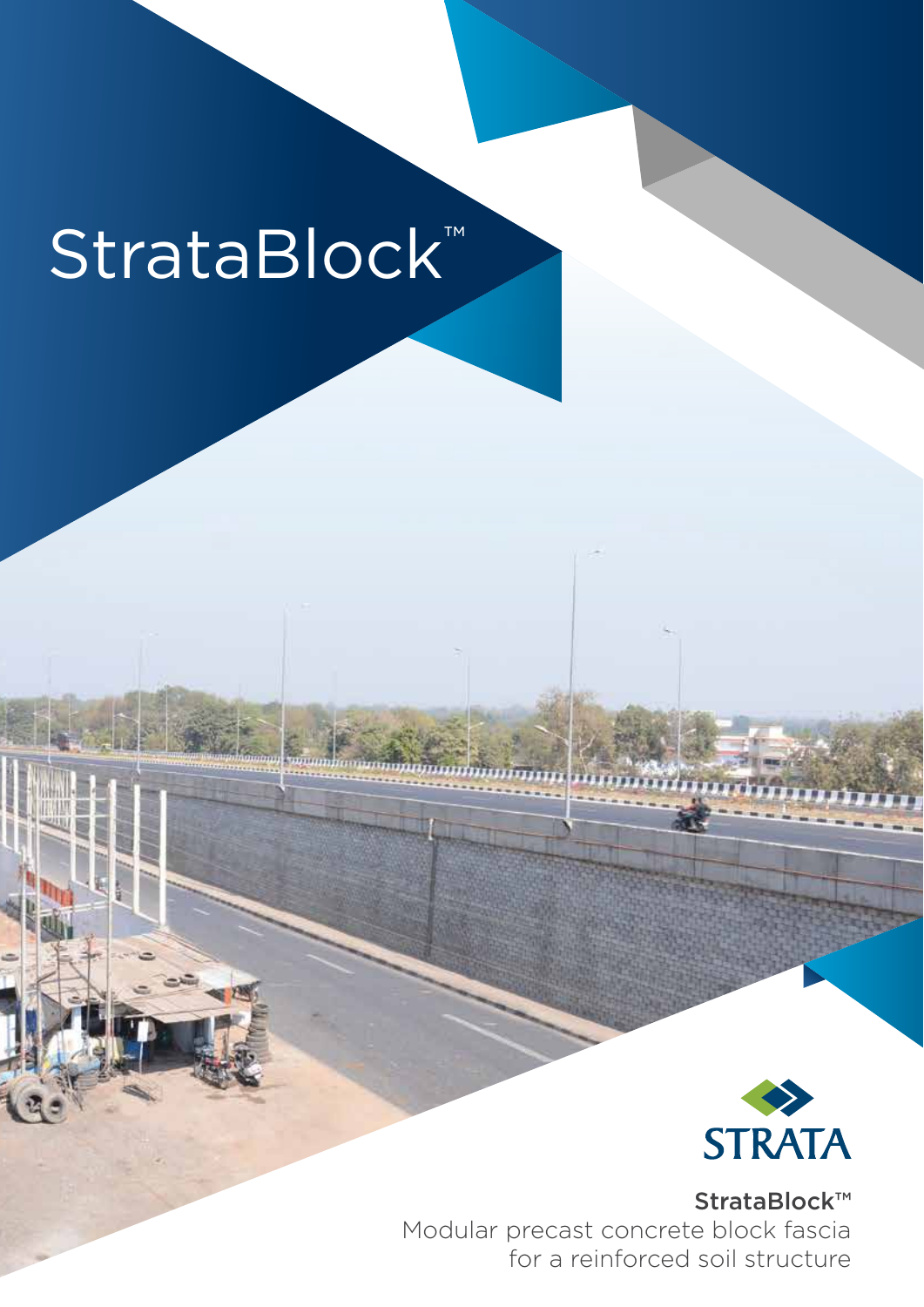

StrataBlock™ is a modular precast concrete block fascia for a reinforced soil structure. The reinforced soil structure is a mass of non-plastic soil which is reinforced with StrataGrid™ geogrids. The concrete used is plain cement concrete of M30 grade which gives high durability.

Connection with StrataGrid™ geogrids is simple and requires no skilled manpower. The concrete is dry-cast which is long-lasting. The block dimensions are 457 mm (width), 203 mm (height) and 302 mm (depth); because of its size and modularity provides a flexible fascia to the reinforced soil wall structure.



16mm shear key for StrataGrid™ connection



Stone columns within StrataBlock™

- Staggered hollows filled with gravel become integral part of fascia, contributing support and stability to the fascia
- Hollow seat for the key

The shear key also ensures constant batter at 15mm for each row (203 mm height).





Schematic diagram of typical cross section of reinforcement soil (RS) wall

The main purpose of shear key is to provide interlocking between two rows of StrataBlock™ and to provide positive connection to StrataGrid™. This proves to make the structure even more stable.

Schematic diagram of RS Wall with precast concrete StrataBlock™ fascia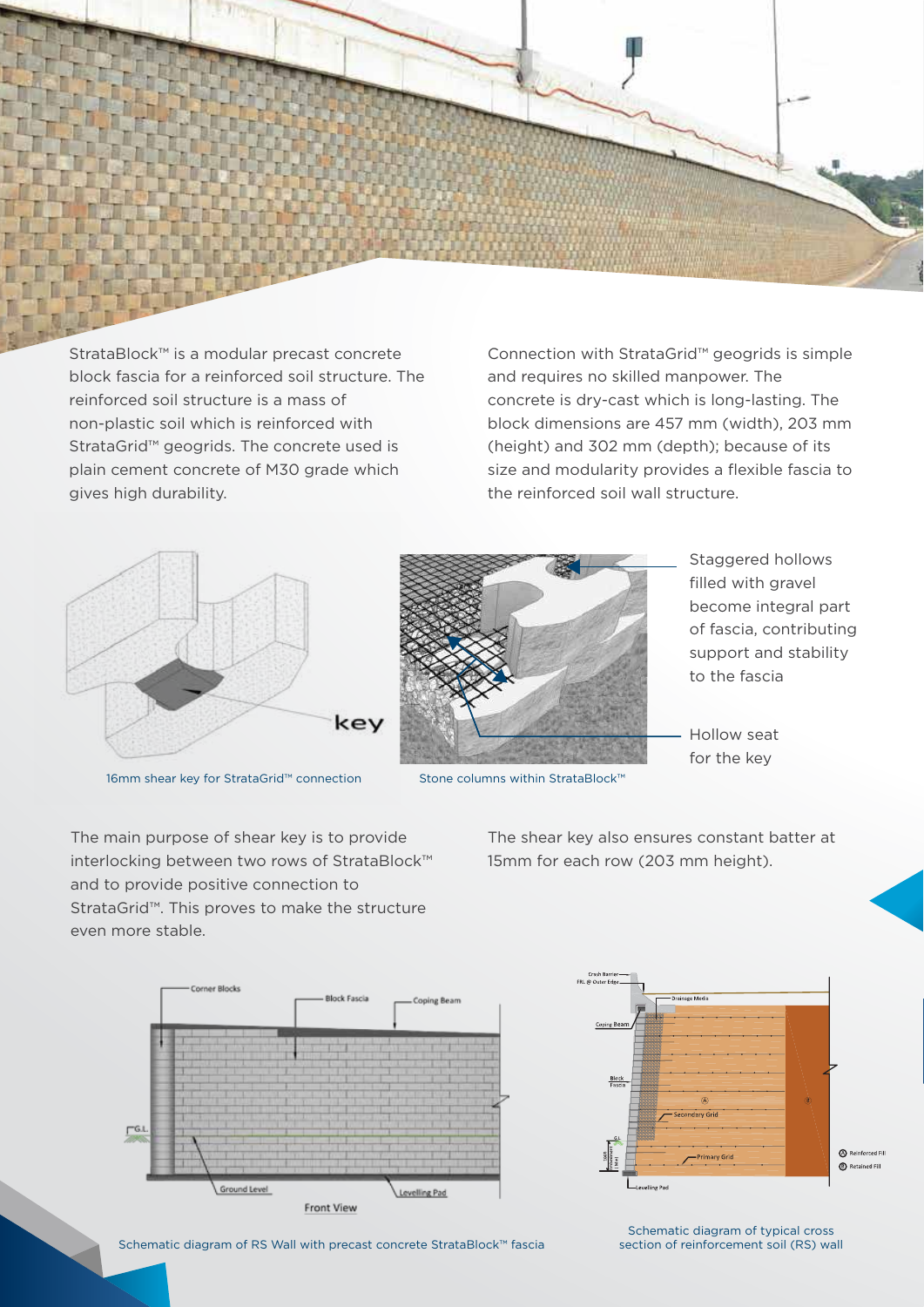Reinforced soil walls with StrataBlock™ fascia and StrataGrid™ reinforcement are relatively flexible structures. The blocks are placed dry and can tolerate deformations without visible distress at the wall face. Dry stacking also facilitates water to drain through the fascia easily. This, along with vertically staggered hollows filled with aggregates prevents development of any hydrostatic pressure or local pore water pressure.

Each block weighs approximately 40 kg. The size and weight of the modular StrataBlock™

unit permits construction of walls in tight locations with minimal equipment. StrataBlock™ units can be incorporated in walls having sharp curves and corners and can fulfill complex architectural layouts. Shorter secondary geogrids ensures local stability of the fascia. StrataBlock™ along with StrataGrid™ as reinforcing element is a cost effective alternative to steel soil reinforcement or conventional reinforced cement concrete retaining walls.

## **Highlights**

- StrataBlock™ system enables 100% soil coverage for StrataGrid™ reinforcements
- ▶ Considering that the profile of the blocks is a standard module, block casting can commence immediately on setting up the casting yard even before finalization of drawings
- Each block weighs about 40 kg and no lifting and placing equipments are required. Manual handling is easy
- $\blacktriangleright$  The system in totality can tolerate high differential settlements
- $\blacktriangleright$  The shape of the block units lends flexibility to the alignment of reinforced soil wall and fits the wall profile
- ▶ The small height (203 mm) allows the designer the freedom to provide secondary geogrids, the local stability
- The height of StrataBlock™ also ensures better control on backfil soil layer thickness during construction

## Indicative projects